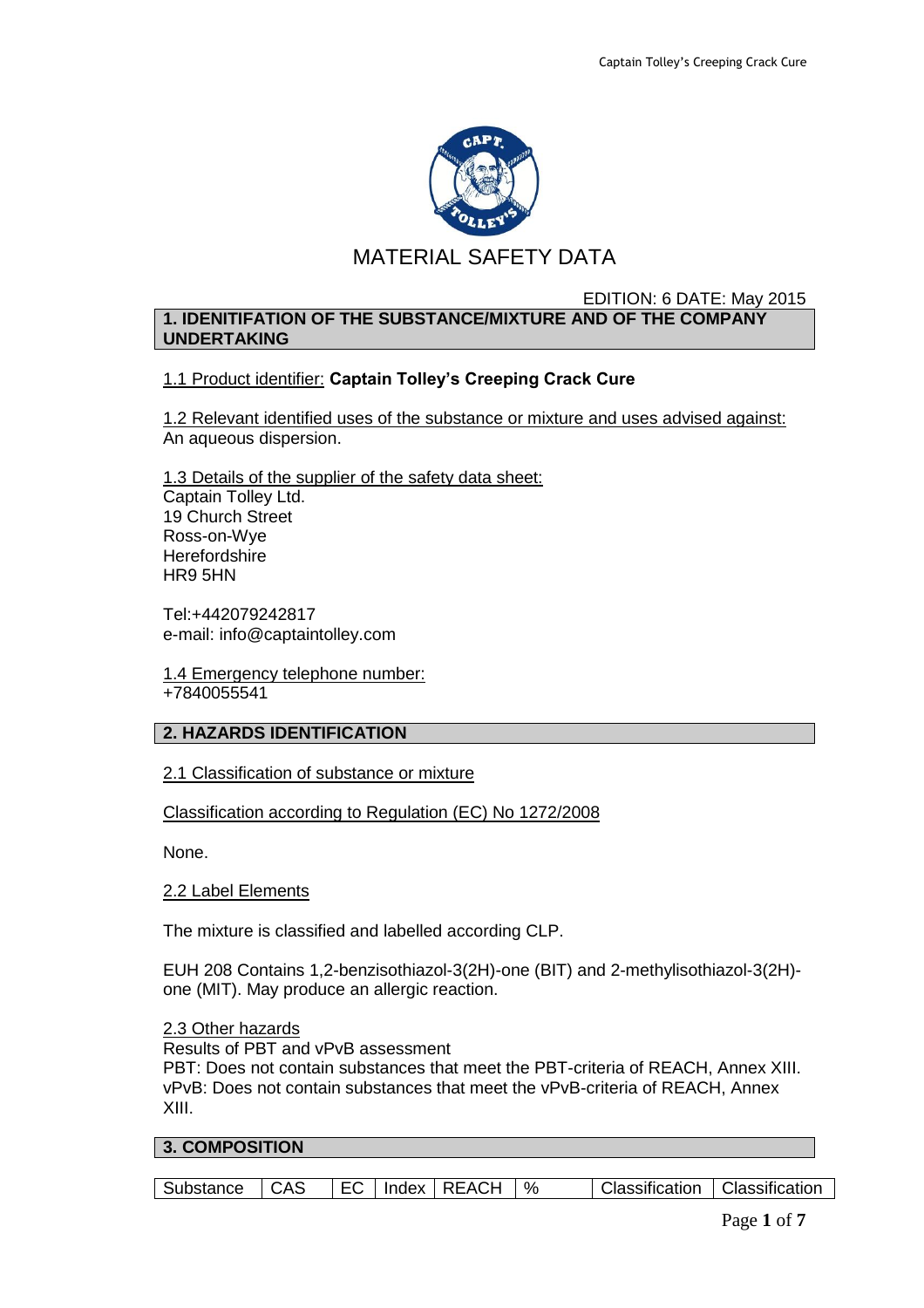|         | No.              | No.                     | No. | reg No.                              | weight   | according to<br>(EC) No<br>1272/2008                        | according to<br>67/548/EEC |
|---------|------------------|-------------------------|-----|--------------------------------------|----------|-------------------------------------------------------------|----------------------------|
| Ethanol | $64 - 17 -$<br>5 | 20<br>0-<br>57<br>$8-6$ |     | $01 -$<br>211945<br>7610-<br>43-xxxx | $1 - 3%$ | $\heartsuit$<br>Flam.<br>Lig. 2 H225,<br>Eye Irr.<br>2 H319 | <b>FR11</b>                |

### **4. FIRST AID MEASURES**

#### 4.1 Description of first aid measures

- SKIN CONTACT: Immediately rinse with plenty of soap and water. Seek medical advice if irritation persists
- EYE CONTACT: Immediately rinse with water for prolonged period whilst keeping the eyes open. Seek medical advice if irritation persists
- INHALATION: Move affected person to fresh air
- INGESTION: Rinse mouth with water. Do not induce vomiting. If swallowing has occurred the affected person should drink plenty of water. Seek medical advice immediately

4.2 Most important symptoms and effects both acute and delayed See Section 11. No further relevant information available

4.3 Indication of any immediate medical attention and special treatment needed See Section 11. No further relevant information available

#### **5. FIRE-FIGHTING MEASURES**

5.1 Suitable extinguishing media Water spray, alcohol-resistant foam, dry chemical or carbon dioxide

5.2 Special hazards arising from the substance or mixture In case of fire hazardous decomposition products may be produced: e.g. Carbon monoxide, carbon dioxide

5.3 Advice for firefighters Wear self-contained breathing apparatus

## **6. ACCIDENTAL RELEASE MEASURES**

6.1 Personal precautions, protective equipment and emergency procedures Use personal protective equipment (see Section 8)

6.2 Environmental precautions Do not allow to enter drain, water courses or soil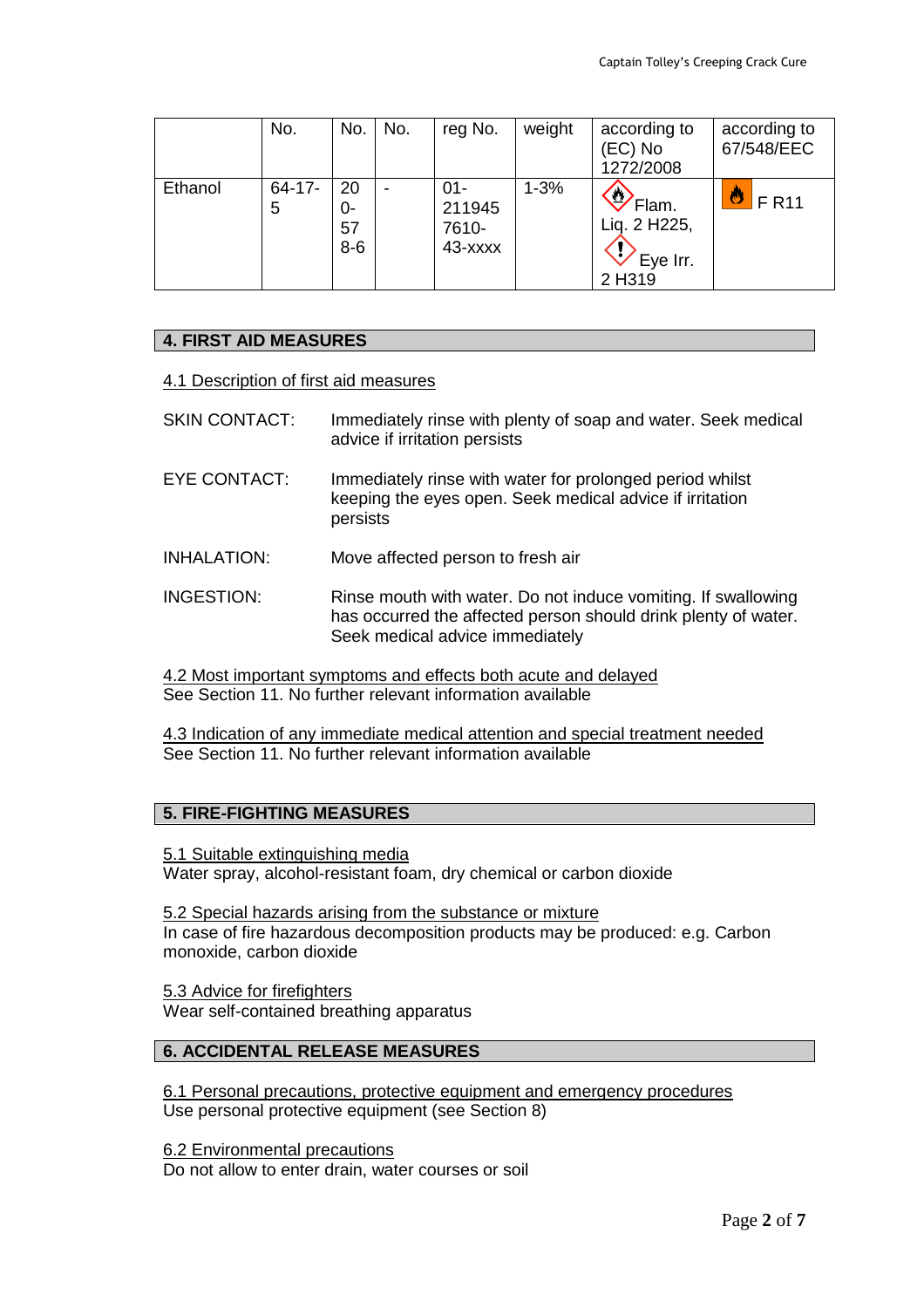### 6.3 Methods and material for containment and cleaning up

Contain spillage and then collect with non-combustible absorbent material e.g. sand, earth or vermiculite

#### 6.4 Reference to other sections

For further information on exposure control/personal protection or disposal measures, refer to Section 8 and 13.

### **7. HANDLING AND STORAGE**

### 7.1 Precautions for safe handling

Ensure adequate ventilation. Avoid contact with mouth, skin and eyes

7.2 Conditions for safe storage, including any incompatibilities Keep containers tightly closed in a cool dry place between 5 and  $25^{\circ}$ C. Keep in a well-ventilated area. Keep away from direct sunlight. Do not freeze.

7.3 Specific end use(s) Refer to the technical data sheet for conditions of use.

## **8. EXPOSURE CONTROLS / PERSONAL PROTECTION**

8.1 Control parameters Exposure Limits

Workplace Exposure Limits 8 hour TWA (According to EH40/05)

Ethanol  $1000$ ppm, 1920mg/m<sup>3</sup> (STEL 1000ppm)

Methanol  $200$ ppm, 266mg/m<sup>3</sup> (STEL 250ppm, 260mg/m<sup>3</sup>)

8.2 Exposure controls

Technical Protective Measures No special measures required

#### Respiratory Protection

In case of insufficient ventilation wear suitable respiratory protection (respiratory with vapour filter (EN141)).

#### Hand Protection

Wear suitable gloves (EN 374) Nitrile rubber. Protective gloves should be replaced at first signs of wear or chemical breakthrough.

#### Eye Protection

During normal use safety glasses with side shields (EN 166). If there is an increased possibility of material entering the eye (e.g. spraying activities) wear tightly fitting safety goggles.

Skin Protection

Wear impermeable overalls and closed footwear

#### Industrial hygiene

Wash hands after working with product. Remove and dispose of any contaminated clothing immediately. Do not eat drink or smoke when using product.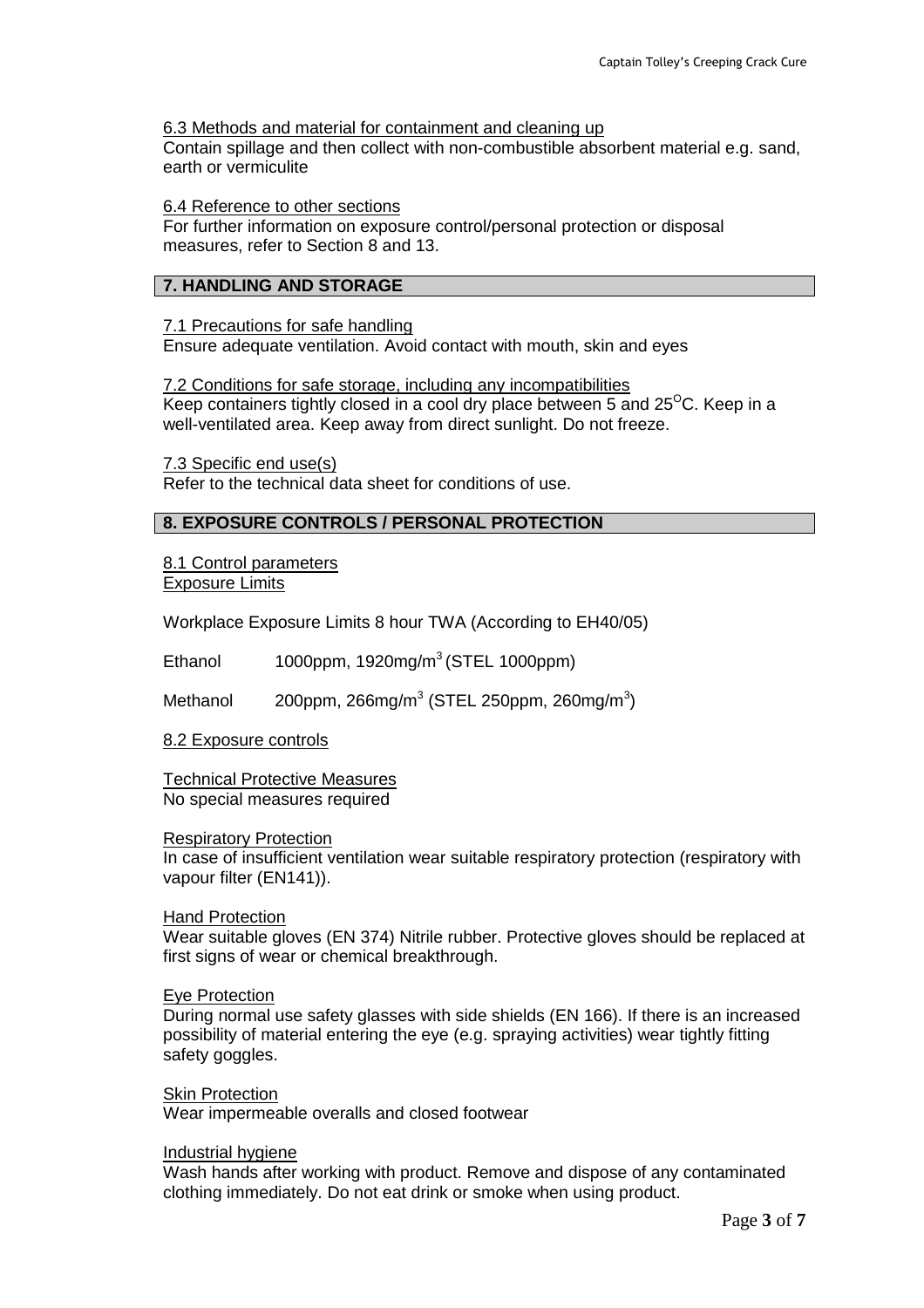Environmental control parameters Prevent contamination of soil, drains and surface water.

### **9. PHYSICAL AND CHEMICAL PROPERTIES**

### 9.1 Information on basic physical and chemical properties

Appearance: Odour: ester-like Odour threshold: not determined Boiling point: not determined Flash point: not determined Auto-Ignition Temperature: Vapour Pressure: Not determined Density at 20°C: approx.. 1 Solubility in / Miscibility with water: completely miscible organic solvents: Not determined Viscosity: Dynamic at 25°C: Other information: No further relevant information available

9.2 Other information: No further relevant information available.

### **10. STABILITY AND REACTIVITY**

10.1 Reactivity No dangerous reactions known under normal conditions of use

10.2 Chemical stability Stable under recommended storage conditions

10.3 Possibility of hazardous reactions No information available

10.4 Conditions to avoid Extremes of temperature and direct sunlight

10.5 Incompatible materials Oxidising agents

10.6 Hazardous decomposition products: No decomposition if stored as directed

## **11. TOXICOLOGICAL INFORMATION**

### 11.1 Information on toxicological effects

### **Captain Tolley's Creeping Crack Cure**

Acute toxicity: Harmful if swallowed.

LD50: – no data available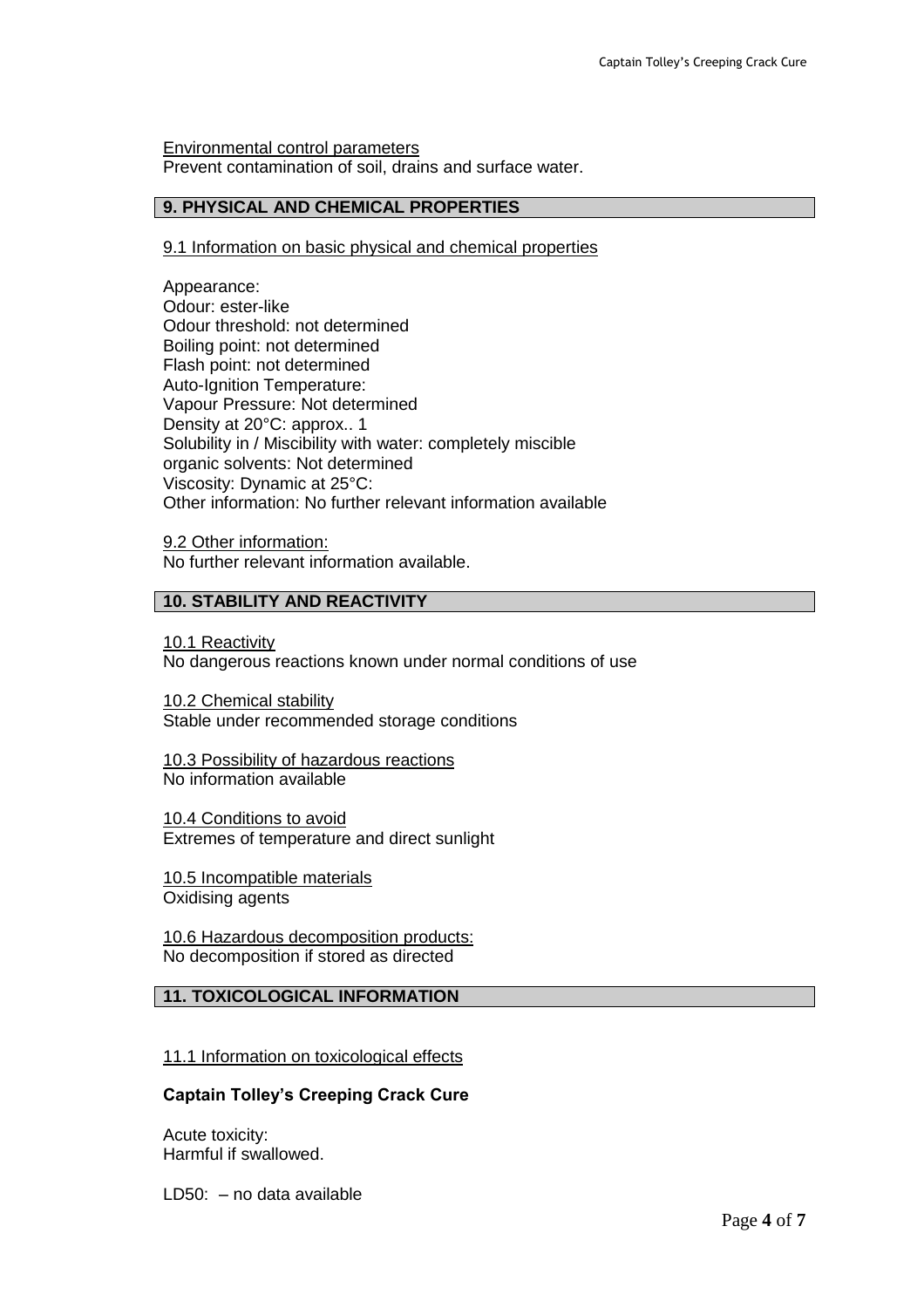Primary irritant effect: On the skin: No data available. On the eye: No data available. Sensitisation: According to CLP classification, sensitization possible by skin contact.

### **Components of mixture**

*Ethanol* Acute toxicity: Oral LD50: >2000mg/kg (rat)(OECD 401) Inhalation LC50/4h: >20mg/l (rat) Dermal LD50: >2000mg/kg (rabbit) (OECD 402)

Primary irritant effect: On the skin: No skin irritation (Rabbit)(OECD 404). On the eye: Moderate eye irritation (rabbit)(OECD 405). Causes serious eye irritation. Sensitisation: Not sensitizing (Guinea pig0(maximization Test).

*Biocide content (*2-methylisothiazol-3(2H)-one and 1,2-benzisothiazol-3(2H)-one (*MIT/BIT))* Acute toxicity: Oral LD50: 2001-5000mg/kg (rat)(OECD 423) Inhalation LC50/4h: >5mg/l (rat)(OECD 403) Dermal LD50: >2000mg/kg (rat) (OECD 402)

Primary irritant effect: On the skin: Caustic effect on skin and mucous membranes. On the eye: Strong caustic effect. Sensitisation: sensitization possible by skin contact.

### **12. ECOLOGICAL INFORMATION**

### 12.1 Toxicity

| Aquatic toxicity:                              |                                             |  |  |
|------------------------------------------------|---------------------------------------------|--|--|
| Ethanol CAS No. 64-17-5                        |                                             |  |  |
| LC50/48h                                       | >100mg/l (leuciscus idus melanotus)         |  |  |
| EC50/24h                                       | >100mg/l (Daphnia magna)                    |  |  |
| <b>EC50</b>                                    | 5000mg/l (Chlorella pyrenoidosa)            |  |  |
| EC0/16h                                        | 6500mg/l (Pseudomona pudita)                |  |  |
| 1,2-benzisothiazol-3(2H)-one CAS No. 2634-33-5 |                                             |  |  |
| EC50/48h                                       | 3mg/l (Daphnia)                             |  |  |
| EC50/72h                                       | 0.067mg/l (Pseudokirchneriella subcapitata) |  |  |
| LC50/96h                                       | 2.2mg/l (Rainbow trout)                     |  |  |
| 2-methylisothiazol-3(2H)-one CAS No. 2682-20-4 |                                             |  |  |
| EC50/48h                                       | 1.68mg/l (Daphnia)                          |  |  |
| LC50/72h                                       | 0.157mg/l (Pseudokirchneriella subcapitata) |  |  |
| EC50/96h                                       | 6mg/l (Rainbow trout)                       |  |  |

### 12.2 Persistence and degradability

**Ethanol**: No further relevant information available.

**1,2-benzisothiazol-3(2H)-one** & **2-methylisothiazol-3(2H)-one:** biodegradable up to the MIC for bacteria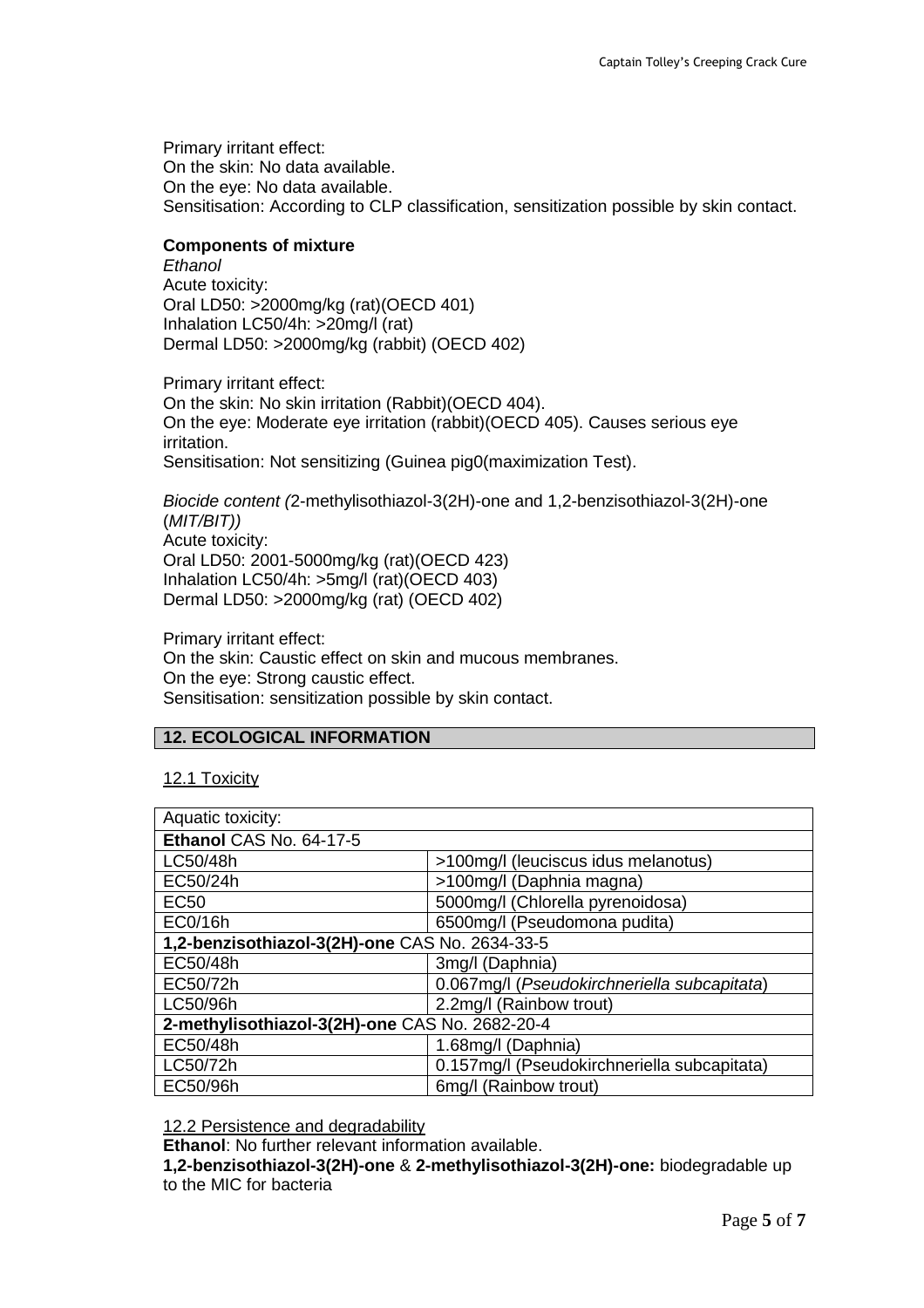12.3 Bioaccumulative potential **Ethanol**: no data available **1,2-benzisothiazol-3(2H)-one** & **2-methylisothiazol-3(2H)-one:** Low bioaccumulation potential (log Kow<3)

12.4 Mobility in soil No further relevant information available.

12.5 Results of PBT and vPvB assessment PBT: Not applicable. vPvB: Not applicable.

12.6 Other adverse effects

Do not allow contamination of soil, drains, surface water, ground water or sewerage system.

#### **13. DISPOSAL CONSIDERATIONS**

13.1 Waste treatment methods General: Dispose of in accordance with local regulations.

Empty packaging disposal: **Contaminated** packaging material (e.g. containing product residues) should be disposed of identically to the product itself.

**Uncontaminated** packaging material should be treated as household waste or as recycling material.

### **14. TRANSPORT INFORMATION**

**Resin component** 14.1 UN number **Classification for transport not required**

14.2 UN proper shipping name **Classification for transport not required**

14.3 Transport hazard class(es) ADR/RID: **Classification for transport not required**

OMI-IDMG: **Classification for transport not required**

ICAO/IATA: **Classification for transport not required**

14.4 Packing group **Classification for transport not required**

14.5 Environmental hazards Marine pollutant: **Classification for transport not required**

14.6 Special precautions for user Not applicable.

14.7 Transport in bulk according to Annex II of MARPOL73/78 and the IBC code